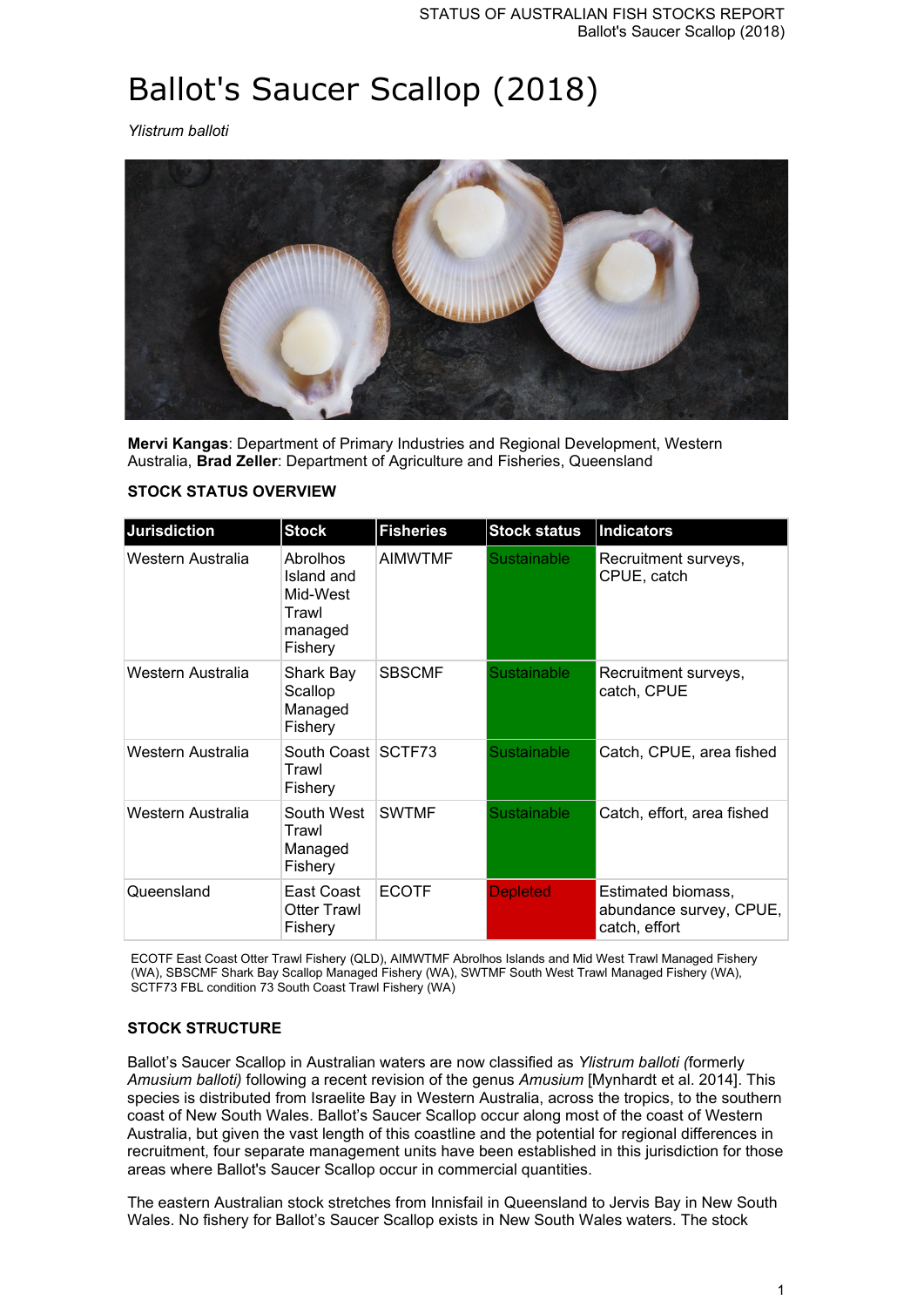classification presented here is based on information from the commercial fishery in central and southern Queensland (latitude 22°–27° south).

Here, assessment of stock status is presented at the management unit level—Shark Bay Scallop Managed Fishery, Abrolhos Islands and Mid-West Trawl Managed Fishery, South West Trawl Managed Fishery and South Coast Trawl Fishery (Western Australia); and East Coast Otter Trawl Fishery (Queensland).

#### **STOCK STATUS**

**Abrolhos Island and Mid-West Trawl managed Fishery**

The Abrolhos Islands and Mid-West Trawl Managed Fishery (Western Australia) management unit is managed under an escapement policy. The impact on the spawning biomass is limited by fishing after the peak spawning period; setting the duration of fishing according to catch predictions (based on pre-season surveys); closing the fishery at a minimum catch rate threshold (150 kg meat weight per day); and not opening sections of the fishery if Ballot's Saucer Scallop abundance is considered to be below a specified target [Gaughan and Santoro 2018].

Annual pre-season surveys showed very low recruitment (of one year olds) between 2011 and 2015 following the marine heatwave and subsequent low spawning stock and the fishery was closed between 2012 and 2016. Cooler temperatures in 2016–17 resulted in improved recruitment in the southern part of the Abrolhos Islands in late 2016 and early 2017 and the predicted catch for 2017 (120–180 t meat weight) was above the target range (100 t meat weight). The fishery was re-opened in April 2017 for the first time in five years. The recruitment index in 2017 (600 scallop/nm) was at the lower end of the historical range (250-4000 scallop/nm) and in early 2018 (2900 scallop/nm) shows continued recovery with likely improved catches during 2018–19. The above evidence indicates that the biomass of this stock is unlikely to be depleted and that recruitment is unlikely to be impaired.

The landings in 2017 were 130 t meat weight (651 t whole weight) which was within the expected range and fishers ceased fishing at a catch rate above the threshold (150 kg/day). The above evidence indicates that the current level of fishing mortality is unlikely to cause the stock to become recruitment impaired.

On the basis of the evidence provided above, the Abrolhos Islands and Mid-West Trawl Managed Fishery (Western Australia) management unit is classified as a **sustainable stock**.

**East Coast Otter Trawl Fishery** In Queensland, the annual catch of Ballot's Saucer Scallop has been declining since 2001, and from 2014–17 was less than 546 t meat weight (2 730 t whole weight) per year, near the lowest MSY estimate across a range of productivity scenarios for the stock [Campbell et al. 2012]. The most recent stock assessment [Yang et al. 2016] estimated that spawning biomass of the East Coast biological stock in 2015 may have been as low as five to six per cent of the 1977unfished level. Results of the 2017 fishery independent survey of abundance also showed relatively low densities of pre-recruits and scallops older than one year old.

> At 134 t annual meat weight (670 t whole weight) in 2017, landings of Ballot's Saucer Scallop by the East Coast Otter Trawl Fishery were at a historical low [QDAF 2018]. This is likely due in part to recent management intervention, including total closure of high abundance scallop replenishment areas since November 2016 and prohibition on harvesting during the May-October spawning season. However, the annual catch rate in 2017 also decreased to the lowest level seen since 1997, when recruitment failed [QDAF 2018]. Average monthly catch rates in late 2017 were about 40 per cent higher than the historic lows of January 2015-April 2016 [QDAF 2018]; providing some evidence of stock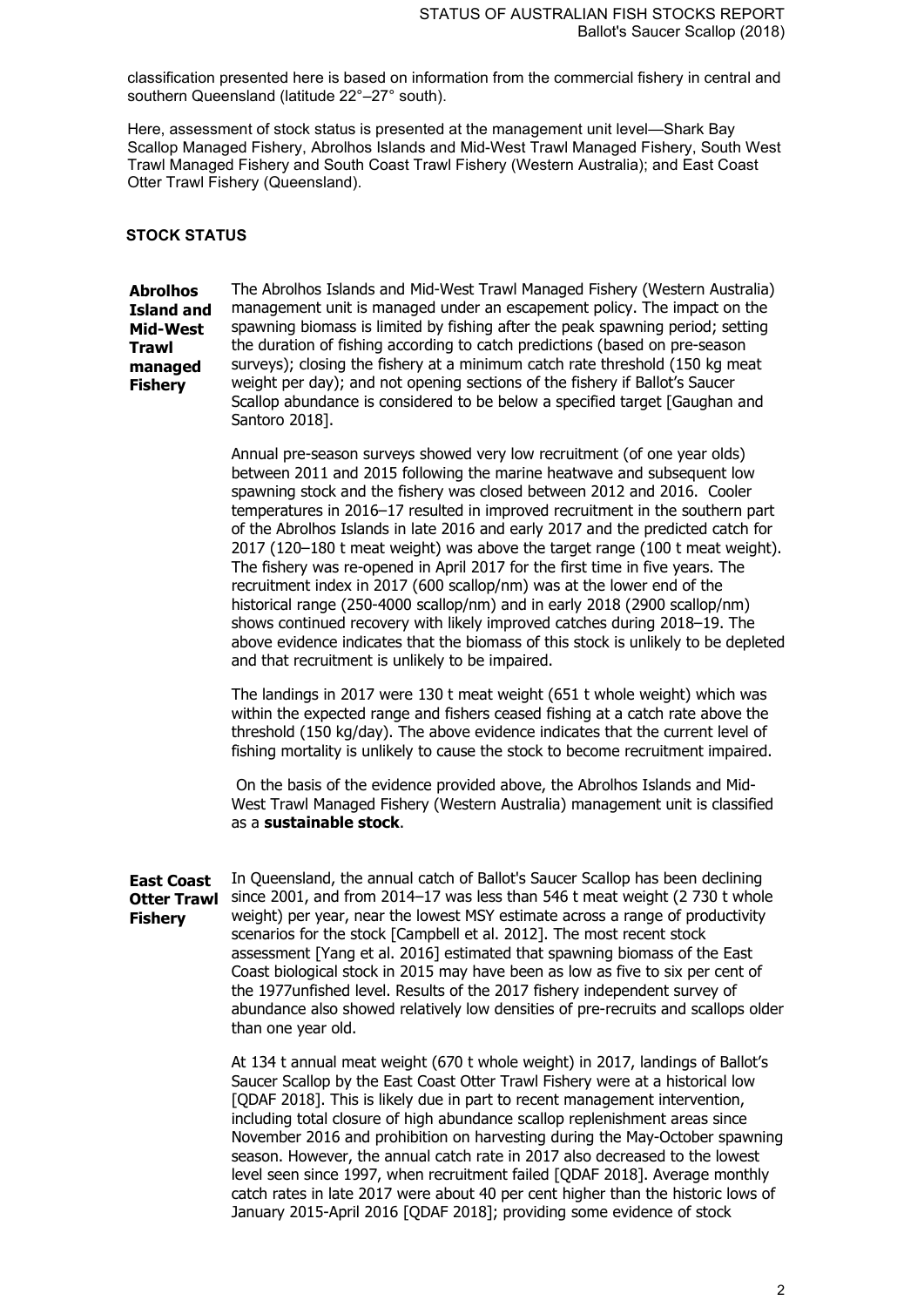rebuilding, at least in the southern-most part of the fishery. The above evidence indicates that the biomass of this stock is likely to be depleted and that recruitment is likely to be impaired.

A long-term decline in the annual number of scallop harvesting days has been evident since 1997, when the stock was first considered to be overfished, and effort in 2017 was at a historically low level [QDAF 2018]. However, a shift in fleet composition towards more efficient vessels has increased fishing power since 2000 [Campbell et al. 2012]. Results from a recent fishery-independent survey reinforce concerns about low scallop abundance. Mean scallop densities in 14 out of 15 strata were lower in 2017 than mean densities from comparable strata in long-term (1997–2006) scallop abundance surveys [A. Courtney, personal communication]. Spatial and temporal closures introduced in late 2016 to reduce fishing pressure and total closure of the fishery from May-October have probably also reduced annual effort. The above evidence indicates that current fishing mortality is constrained by management to a level that should allow the stock to recover from its recruitment impaired state; however measurable improvements are yet to be detected.

On the basis of the evidence provided above, the East Coast Otter Trawl Fishery (Queensland) management unit is classified as a **depleted stock**.

#### **Shark Bay**  Shark Bay Scallop Managed Fishery

**Scallop** 

**Fishery**

**Managed**  The Shark Bay Scallop Managed Fishery (Western Australia) management unit was in a recovery phase following the mortality induced by the marine heatwave in 2010–11. The low stock biomass after 2011 seems to have been the result of a series of poor recruitment events associated with protracted unfavourable environmental conditions dating back to the marine heatwave that began in late 2010 [Caputi et al. 2016, Caputi et al. 2014b]. The stock biomass within this management unit had fallen to a level where there was a significant risk of recruitment failure. Fisheries management responded to this environmentallydriven decline in productivity with a complete cessation of fishing for three years until fishery-independent surveys indicated the potential for a modest harvest.

> The annual survey in November 2017 indicated that the stock survey abundance in both parts of the fishery (northern Shark Bay (360 scallop/nm) and Denham Sound (800 scallop/nm)) had recovered to within historical ranges (northern Shark Bay; 100-3400 scallop/nm and Denham Sound; 100-1000 scallop/nm) and the stock is now considered to have recovered. The above evidence indicates that the biomass of this stock is unlikely to be depleted and that recruitment is unlikely to be impaired.

> A trial quota system with a conservative total allowable commercial catch (TACC) and target reference levels for resumption of fishing was implemented in 2015 to provide protection for the breeding stock and aid in recovery. Management measures have been implemented each year since 2015 to limit harvests, including a limit on the level of pre-spawning scallop harvest complemented by small-scale spatial closures.

> Fishery-independent recruitment surveys are conducted each year on this management unit [Joll and Caputi 1995, Kangas et al. 2011, Caputi et al. 2014a]. Sustainable catch predictions for the two separate stocks are derived from the correlation of historical annual landed catch (meat weight), and the mean catch rate (number per nautical mile trawled) of recruit (0+) and residual (1+) scallops for standard survey sites for each area sampled in November each year. These predictions are used in determining the sustainable TACC for each part of the fishery in a Departmental/industry consultative framework. In 2017, a total TACC of 330 tonnes (t) meat weight (1 650 t whole weight) was implemented and 326 t meat weight was landed. The above evidence indicates that the current level of fishing mortality is unlikely to cause the stock to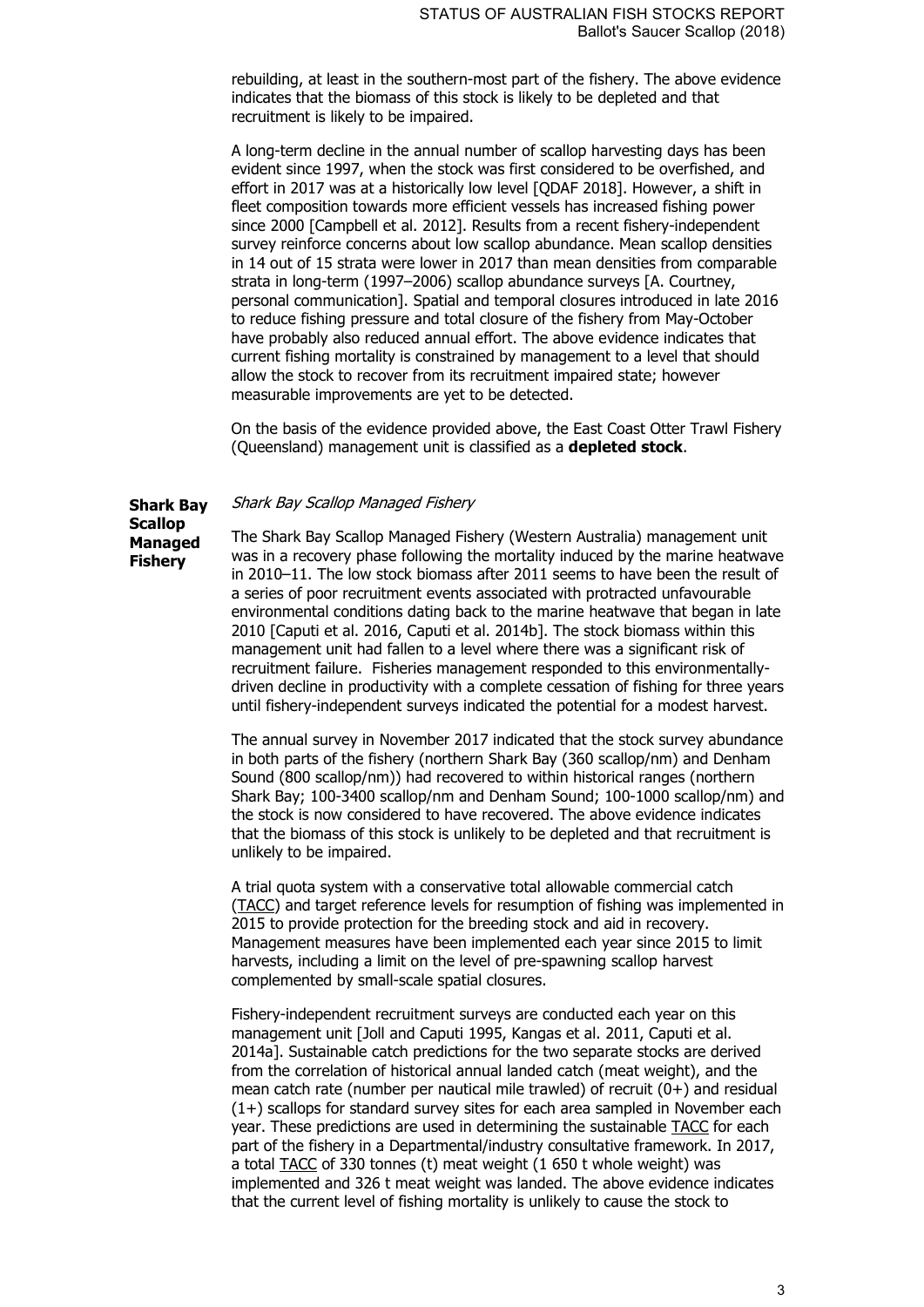become recruitment impaired.

On the basis of the evidence provided above, the Shark Bay Scallop Managed Fishery (Western Australia) management unit is classified as a **sustainable stock.**

**South Coast**  The South Coast Trawl Fishery (Western Australia) management unit is a low-**Trawl Fishery** activity fishery in which effort is related to the abundance of Ballot's Saucer Scallop in any given year, which can be highly variable due to sporadic recruitment. The few vessels (up to four) that operate in the fishery only fish over one to three per cent of the allowable fishery area and have not fished in every year. No fishing was undertaken in 2017. The mean catch rate in this fishery for the previous five years was 3 039 kg (whole weight) per boat day, which is 68 per cent of the maximum catch rate recorded (range 817–4 499 kg per boat day) [Gaughan and Santoro 2018]. The above evidence indicates that the biomass of this stock is unlikely to be recruitment overfished. It also indicates that the current level of fishing pressure is unlikely to cause the stock to become recruitment overfished.

> On the basis of the evidence provided above, the South Coast Trawl Fishery (Western Australia) management unit is classified as a **sustainable stock**.

**South West**  The South West Trawl Managed Fishery (Western Australia) (SWTMF) **Trawl Managed Fishery** management unit is a comparatively small, low-activity fishery in which fishing effort has been related to either the abundance of Western King Prawn or Ballot's Saucer Scallop in any given year, which can be highly variable due to sporadic scallop recruitment. Up to nine boats have fished in this fishery from 1993 but only one to four vessels have operated in the fishery since 2005 and they have only fished in one to three per cent of the allowable fishery area [Gaughan and Santoro 2018]. Between 2005 and 2014 (no fishing occurred in 2015 and 2016) an average of 168 boat days were recorded annually, with a catch range of between 1–217 t whole weight, compared to 500 boat days on average the previous 12 years (1993–2004), with a catch range of between 3– 27 t whole weight. The above evidence indicates that the biomass of this stock is unlikely to be depleted and that recruitment is unlikely to be impaired.

> Only one boat fished in the SWTMF in 2017 for a total of 41 boat days. There are currently eight licences in this fishery, however only one authorised boat to fish in 2017. In this fishery, for other boats to be approved to fish, a variation application needs to be approved by the chief executive officer, or their delegate, and approval is discretionary. For example, the chief executive officer may determine that it is not in the better interests of the fishery (i.e. if potential for a significant activation of latent effort) to vary the authorisation. The above evidence indicates that the fishing pressure is unlikely to cause the stock to become recruitment overfished.

On the basis of the evidence provided above, the South West Trawl Managed Fishery (Western Australia) management unit is classified as a **sustainable stock**.

#### **BIOLOGY**

**Ballot's Saucer Scallop biology** [Dredge 1981, Heald 1978, Joll 1989, Orensanz et al. 2006, Williams and Dredge 1981]

| Species                 | Longevity / Maximum Size   Maturity (50 per cent) |                                      |
|-------------------------|---------------------------------------------------|--------------------------------------|
| Ballot's Saucer Scallop | Maximum of 4 years and<br>140 mm SH               | At 4 year of age and 85-<br>90 mm SH |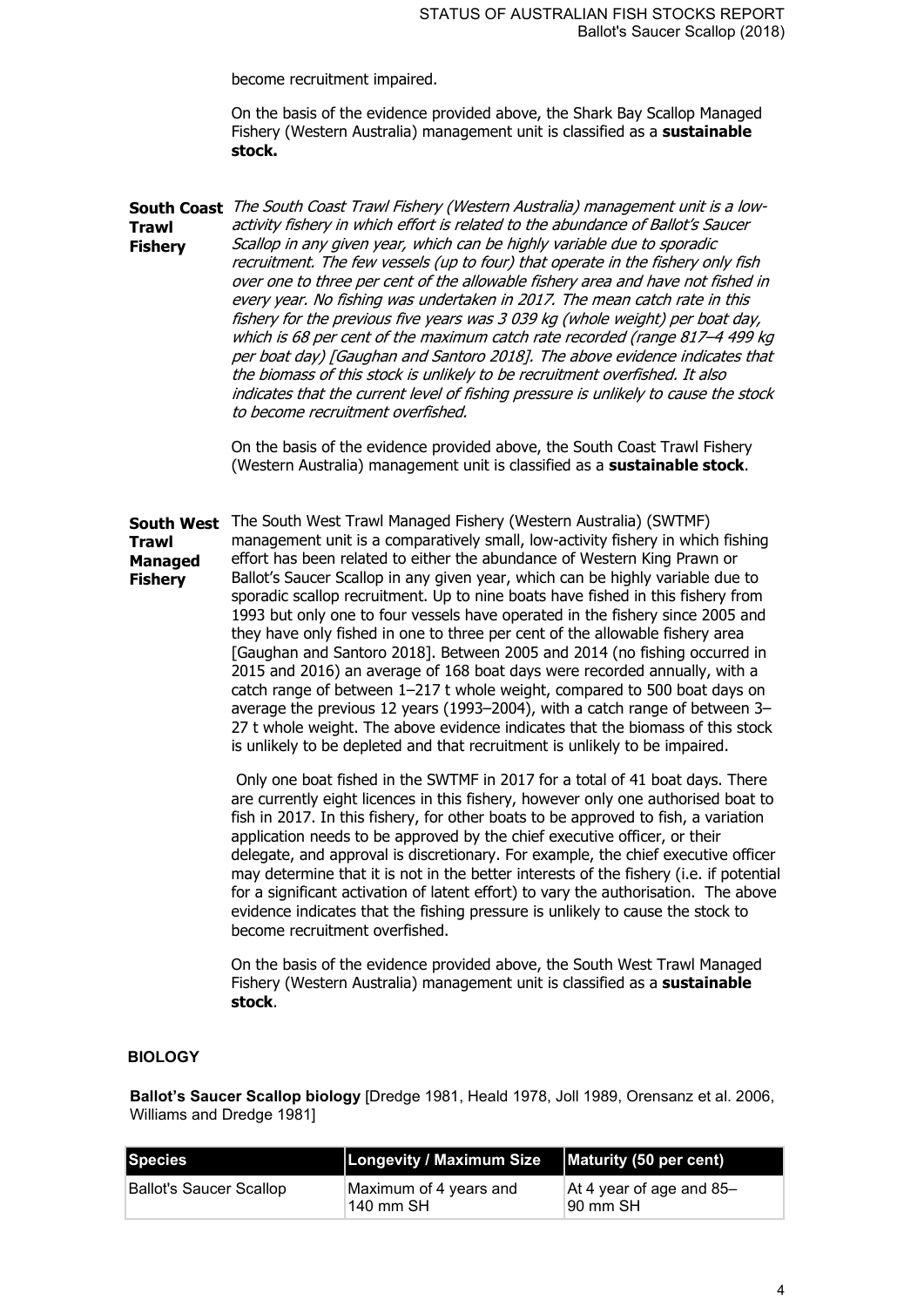# **DISTRIBUTION**



Commercial catch of Ballot's Saucer Scallop - note confidential catch not shown

# **TABLES**

| <b>Commercial</b><br><b>Catch Methods</b> | Queensland   | Western<br><b>Australia</b>        |
|-------------------------------------------|--------------|------------------------------------|
| <b>Otter Trawl</b>                        | ✓            |                                    |
| <b>Fishing methods</b>                    |              |                                    |
|                                           | Queensland   | <b>Western</b><br><b>Australia</b> |
| <b>Commercial</b>                         |              |                                    |
| <b>Otter Trawl</b>                        | $\checkmark$ | ✓                                  |
| <b>Management</b><br><b>Methods</b>       |              |                                    |
|                                           | Queensland   | <b>Western</b><br><b>Australia</b> |
| <b>Commercial</b>                         |              |                                    |
| <b>Catch limits</b>                       |              | ✓                                  |
| <b>Effort limits</b>                      |              | ✓                                  |
| <b>Limited entry</b>                      | $\checkmark$ | $\checkmark$                       |
| <b>Seasonal</b><br>closures               | $\checkmark$ |                                    |
| <b>Size limit</b>                         | ✓            |                                    |
| <b>Spatial</b><br>closures                | $\checkmark$ | ✓                                  |
| <b>Vessel</b><br>restrictions             | $\checkmark$ |                                    |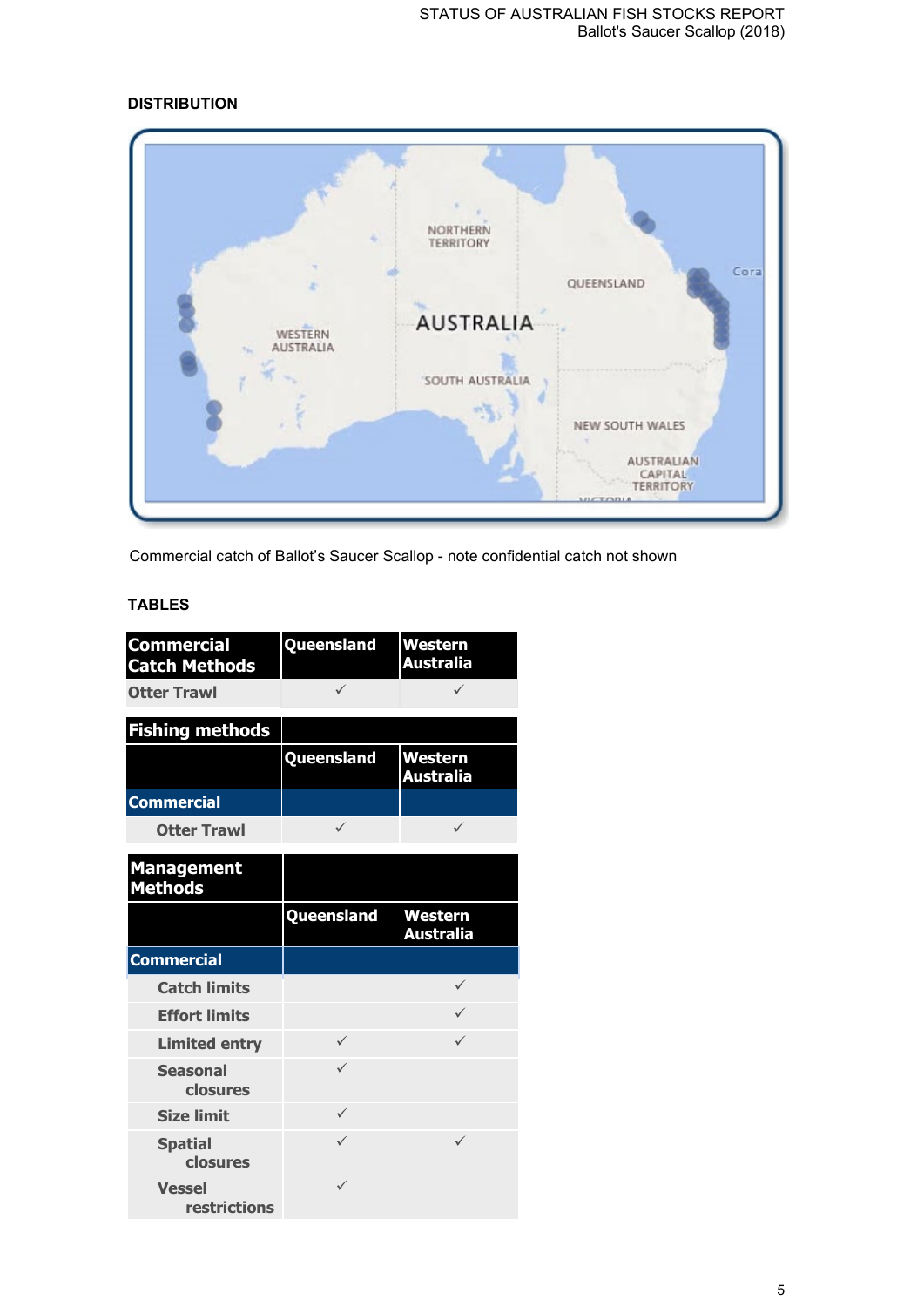| <b>Active Vessels</b> |                    |                                              |
|-----------------------|--------------------|----------------------------------------------|
|                       | Queensland         | <b>Western</b><br>Australia                  |
|                       | 114 in ECOTF, 4 in | AIMWTMF, 23<br>in SBSCMF,<br><3 in<br>SWTMF, |

**ECOTF** East Coast Otter Trawl Fishery(QLD)

**AIMWTMF** Abrolhos Islands and Mid West Trawl Managed Fishery(WA)

**SBSCMF** Shark Bay Scallop Managed Fishery(WA)

**SWTMF** South West Trawl Managed Fishery(WA)

| <b>Catch</b>        |                       |                                                                    |
|---------------------|-----------------------|--------------------------------------------------------------------|
|                     | Queensland            | Western<br><b>Australia</b>                                        |
| <b>Commercial</b>   | 133.597t in<br>ECOTF, | 650.875t in<br>AIMWTMF,<br>1649,08t in<br>SBSCMF, 0t in<br>SCTF73, |
| <b>Indigenous</b>   | No catch              | No catch                                                           |
| <b>Recreational</b> | No catch              | No catch                                                           |

ECOTF East Coast Otter Trawl Fishery (QLD), AIMWTMF Abrolhos Islands and Mid West Trawl Managed Fishery (WA), SBSCMF Shark Bay Scallop Managed Fishery (WA), SWTMF South West Trawl Managed Fishery (WA), SCTF73 FBL condition 73 South Coast Trawl Fishery (WA),

**Queensland – Indigenous (Management Methods)**. In Queensland, under the *Fisheries Act 1994* (Qld), Indigenous fishers are able to use prescribed traditional and non-commercial fishing apparatus in waters open to fishing. Size and bag limits and seasonal closures do not apply to Indigenous fishers. Further exemptions to fishery regulations can be obtained through permits.

### **CATCH CHART**